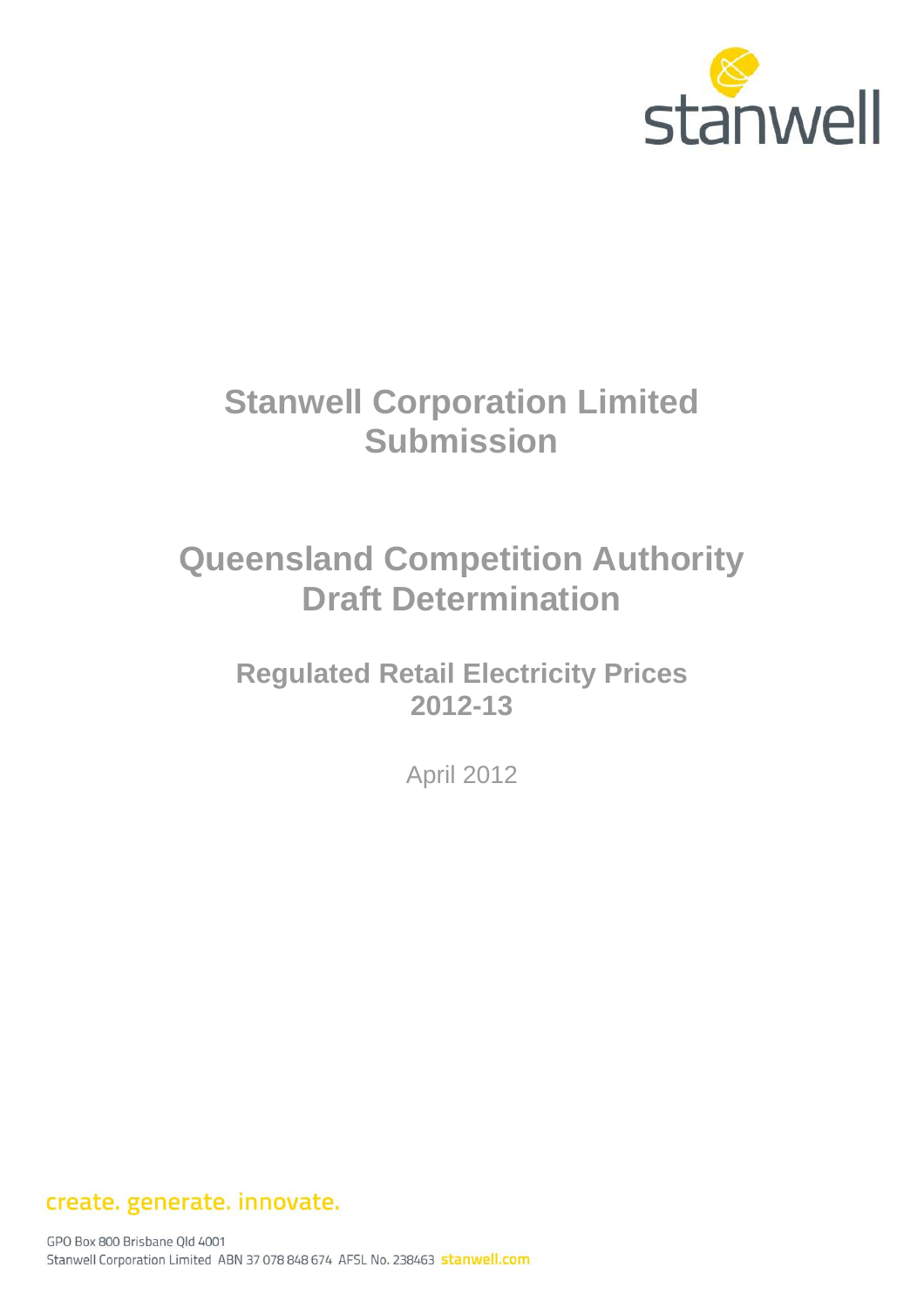

## **About Stanwell Corporation**

Stanwell Corporation Limited (Stanwell) is a diversified energy company and Queensland's largest power generator with a capacity to supply more than 45% of the state's power needs. A State Government-owned corporation employing almost 1000 people and with a \$1 billion turnover, Stanwell provides safe and reliable electricity for sale through the National Electricity Market (NEM).

On 1 July 2011, Queensland's government owned generators of Tarong Energy, Stanwell and CS Energy merged into two entities. Stanwell's portfolio was strengthened with the addition of Tarong, Tarong North, Mica Creek and Swanbank B and E power stations.

Stanwell now has a generation capacity of 4,526 megawatts, and generation assets valued at more than \$4.3 billion, with diversified gas, hydro and coal-fired plants operating from 11 geographically dispersed sites.

# **Key Issues with Respect to the Estimated Energy Purchase Costs for 2012/13 Retail Tariffs**

Stanwell recognises the importance of ensuring cost-reflective retail tariffs to Queensland electricity retail customers. The Queensland Competition Authority's (QCA) revised regulated retail electricity prices methodology will have a significant impact on market outcomes, as it sets out how much retailers can afford to pay for energy. It is important that the methodology does not distort the market, but instead relies on the development of a competitive market (both wholesale and retail electricity markets) to ensure efficient price signals, which in turn are passed through to customers as efficient retail prices.

In the main the methodology proposed by the QCA in the Draft Determination will provide for a cost-reflective, unbiased estimate of energy purchase costs. Stanwell's comments on the Draft Determination focus on areas where it believes the proposed methodology is not appropriately cost reflective including:

- the proposed Gas Electricity Certificate (GEC) pass through;
- Small scale Technology Certificate (STC) prices; and
- The calculation of the NEM intensity utilised in the carbon pass through calculation.

#### **GEC Pass through**

For the 2011/12 BRCI the cost of compliance with the Queensland GEC scheme was based on a two-year average of the AFMA prices for GECs. ACIL Tasman notes that where a market price for inputs to the calculation of retailers' EPC can be sourced reliably and consistently it should provide the best guide to the cost of the compliance with the scheme.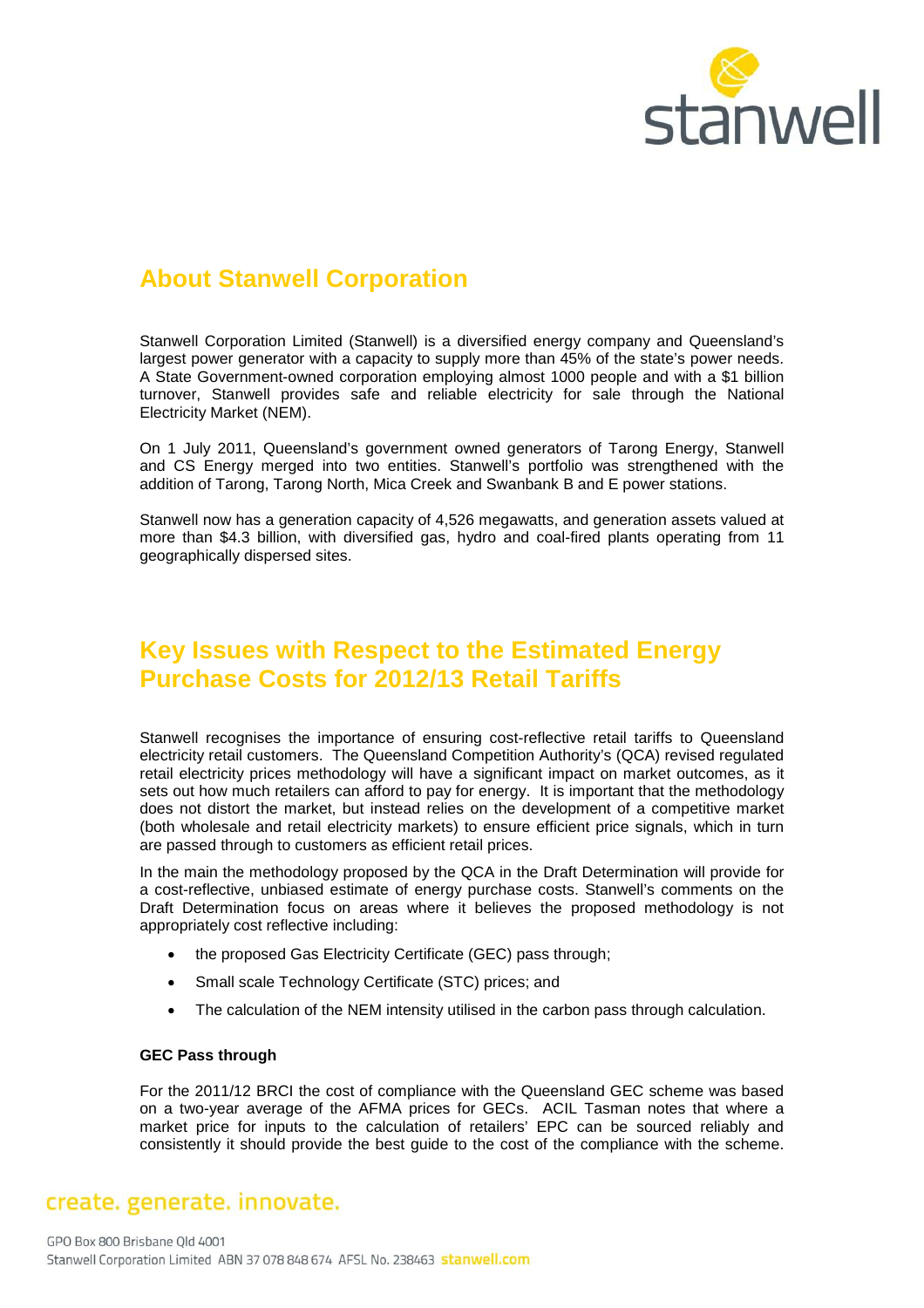

However ACIL Tasman also goes on to note because GECs have been acquired by various means and the GEC market is now oversupplied the AFMA GEC prices have been averaged over an extended 4 year period.

Stanwell believes that the two year average should be maintained and that by using the 4 year average it is likely that Queensland consumers will not be paying competitive prices for GECs. In particular GEC pricing for the Regulated Retail Electricity Prices determination for 2012/13 should be estimated on an average of the last 2 years of spot prices for the following reasons:

- New entrant retailers in Queensland have been successful in sourcing GECs efficiently from the market rather than from long term GEC contracts;
- General consensus that state-based initiatives like NSW GGAS and Queensland GEC schemes will be dismantled with the introduction of carbon pricing, meaning the willingness of retailers to enter into long-term contracts has diminished. Any forward contracts written are also likely to be priced on a cost of carry basis from the current spot price. The QCA should err on the side of the customer in this case given the likelihood of the schemes complete removal in the short term, and;
- Both of the largest integrated and incumbent retailers (Origin and AGL) also have the capability to create substantial GECs from Queensland gas-fired generation (Darling Downs Power Station and Townsville Power Station respectively). Both retailers would have little or no requirement to enter into additional GEC contracts of any nature other than perhaps to reduce their inventory.

#### **STC Costs**

Stanwell believes that it is inconsistent with the Government's stated aim of cost-reflective retail tariffs to impose pass through costs of \$40 per certificate to customers when average costs for the last 12 months to retailers were <\$30 per certificate and expectations are of continued oversupply in the market. Incentives must be maintained for retailers to minimise costs to end use customers. Simply pricing the pass through at the penalty regardless of what costs retailers face in meeting their obligations will provide windfall gains to retailers, increasing costs to the customer and distorting wholesale and retail markets.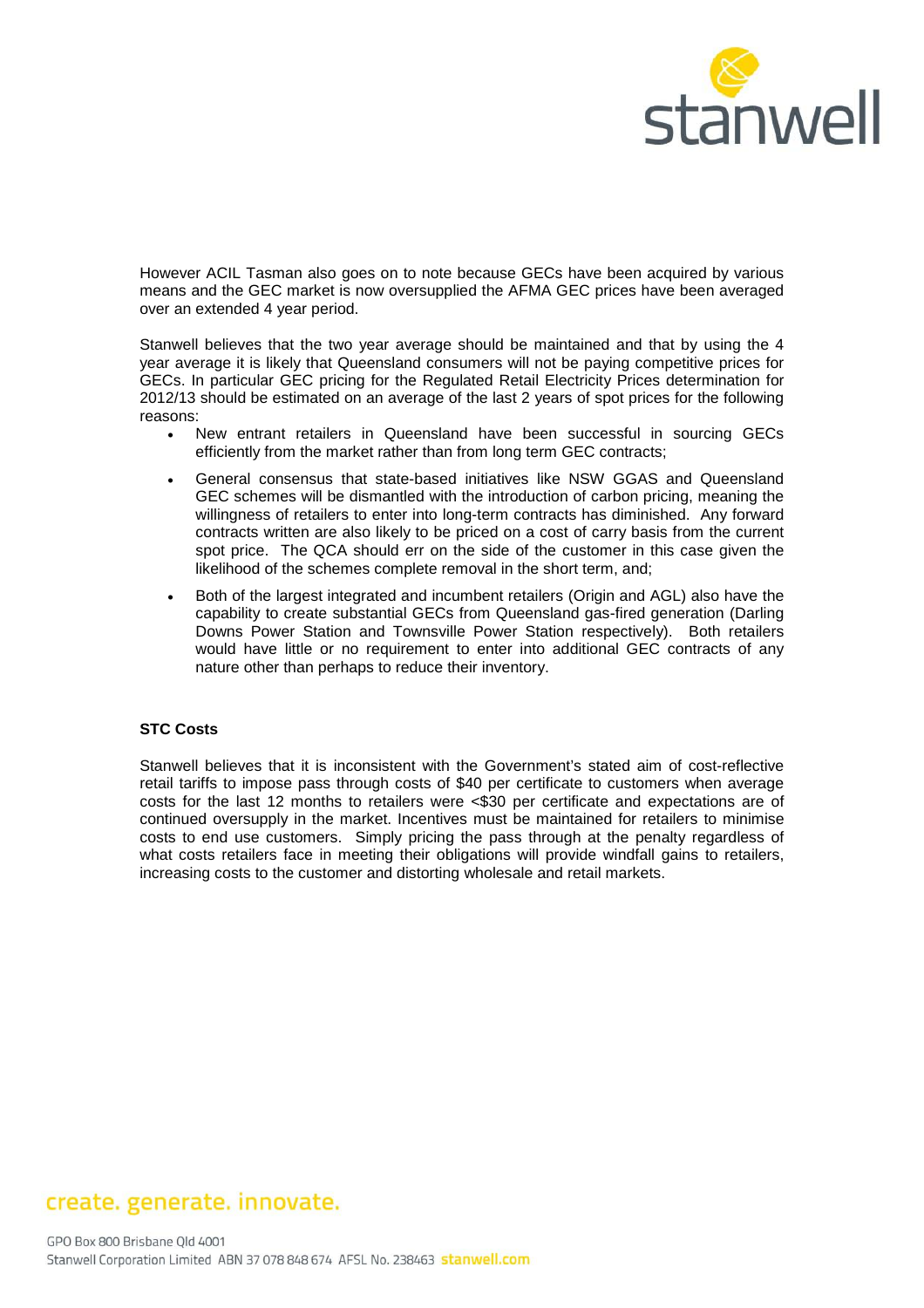

ACIL Tasman notes that the current clearing house price for STCs is \$40/STC, whereas the market price is around \$31/STC. However they go on to state that to use the market price would pose a difficulty because of the need to forecast the proportion of STC likely to be traded in the tariff year. Furthermore, while AFMA quotes a market price for STCs the volume traded at this price is unknown. ACIL advised the Authority that there were difficulties with using market data because it would require forecasts of the proportion of STCs likely to be traded in 2012/13. Given that the STC market is for spot sales and information on the volume of STCs traded in the open market is not publicly available, ACIL recommended the Authority continue to use the Clearing House price.

ACIL is correct in stating that most STC trading occurs in the spot market. As the most actively-traded of Australian environmental markets, data is readily available from market participants, and all spot transactions are recorded in the registry transfer details. Like GECs, it can be assumed that most STC transfers are driven by spot trades. It should also be noted that energy related brokers such as ICAP now produce a daily settle price for STCs (and LGCs).

There appears to be enough market data available to estimate the market cost of meeting Small-scale Renewable Energy Scheme obligations. Accordingly, it is important that the methodology does not incorporate inefficiencies with respect to the scheme design (i.e. incorporating the clearing price in estimating compliance costs).

#### **Carbon pass through**

ACIL Tasman has used its proprietary, "black-box" PowerMark model to estimate average NEM carbon intensity of 0.8696 in Calendar Year 2013. This is a significant decrease from an average NEM carbon intensity of 0.9223 in Financial Year 2011/12 (to 24 March 2012). Stanwell modelling indicates a \$23/tonne carbon price in 2012/13 will not markedly change the merit order.

ACIL Tasman has noted elsewhere the uncertainty of gas availability for gas-fired generation given increasing demand from the LNG industry (Coal Seam Gas in NSW: Implications for Energy Security and Economic Sustainability, 19 March 2012), specifically:

"Over the past five years there have been at least eight proposals for liquefied natural gas (LNG) plants based on CSG feed from the Bowen and Surat Basins.... If all of the proposed projects were to be developed to the ultimate capacities announced by their respective proponents, the total installed liquefaction capacity would be well in excess of 60 million tonnes of LNG per year… 60 million tonnes of LNG is equivalent to about 3,300 PJ of gas. Allowing for additional gas used in production, transportation and processing, gross CSG production required to support this level of LNG development would be around 3,800 PJ/a. The entire Eastern Australian domestic gas market currently consumes around 750 PJ/a (p9-10)."

While the industry will not be at full capacity in 2012/13, with recent announcements that some projects have less proven gas than anticipated (for example, Santos' announced in February 2012 that its current 2P reserves were not sufficient to support the entire development), it is expected that the major players will be retaining as much gas as possible to feed their projects.